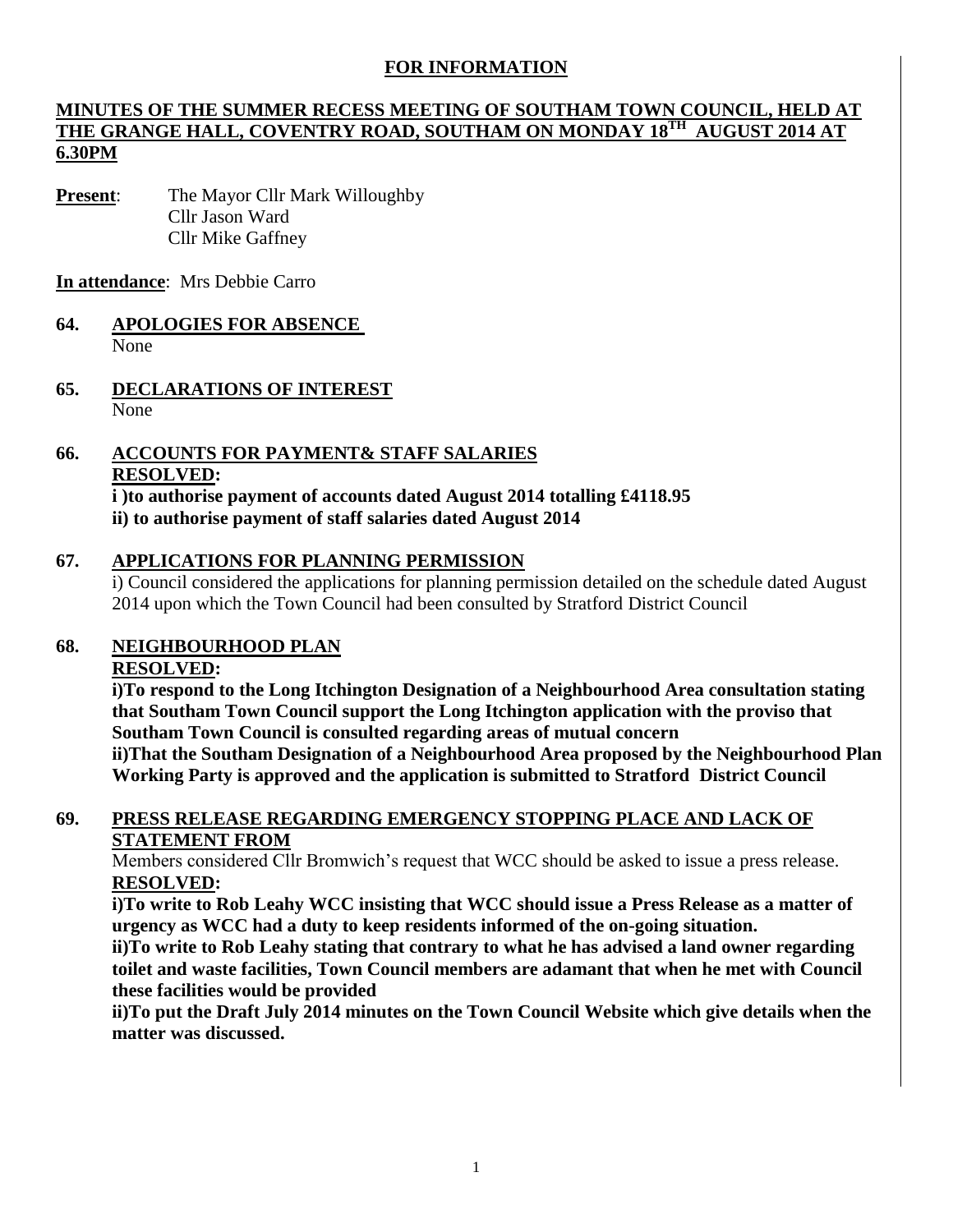|            |                                    | <b>Southam Town Council</b>                   |                                               |                     |  |  |  |  |
|------------|------------------------------------|-----------------------------------------------|-----------------------------------------------|---------------------|--|--|--|--|
|            | <b>AUGUST 2014 CHEQUE PAYMENTS</b> |                                               |                                               |                     |  |  |  |  |
| Item<br>No | <b>Budget Line</b>                 | Payee                                         | <b>Details</b>                                | <b>Gross amount</b> |  |  |  |  |
| 1          | 43                                 | <b>Limebridge Rural Services</b>              | <b>August Contract</b>                        | £1,479.00           |  |  |  |  |
|            |                                    | 2 General Reserves Stratford District Council | Planning application re St James Church gates | £97.50              |  |  |  |  |
| 3          | 43                                 | <b>County Waste Recycling</b>                 | Skip exchange                                 | £216.00             |  |  |  |  |
| 4          | 44                                 | <b>VASA</b>                                   | Volunteer Drivers June 2014                   | £670.11             |  |  |  |  |
| 5          |                                    | <b>Mr Richard Carro</b>                       | <b>August Contract</b>                        | £708.34             |  |  |  |  |
| 6          | 43                                 | <b>CGD Contractors Ltd</b>                    | Church yard mowing July 2 cuts                | £504.00             |  |  |  |  |
| 7          | $6\,$                              | <b>BT Payment Services Ltd</b>                | Telephone and featureline service 3 numbers   | £409.00             |  |  |  |  |
| 8          | 8                                  | <b>Information Commissioner</b>               | Data protection registration                  | £35.00              |  |  |  |  |
|            |                                    |                                               |                                               |                     |  |  |  |  |
|            |                                    | <b>TOTAL</b>                                  |                                               | £4,118.95           |  |  |  |  |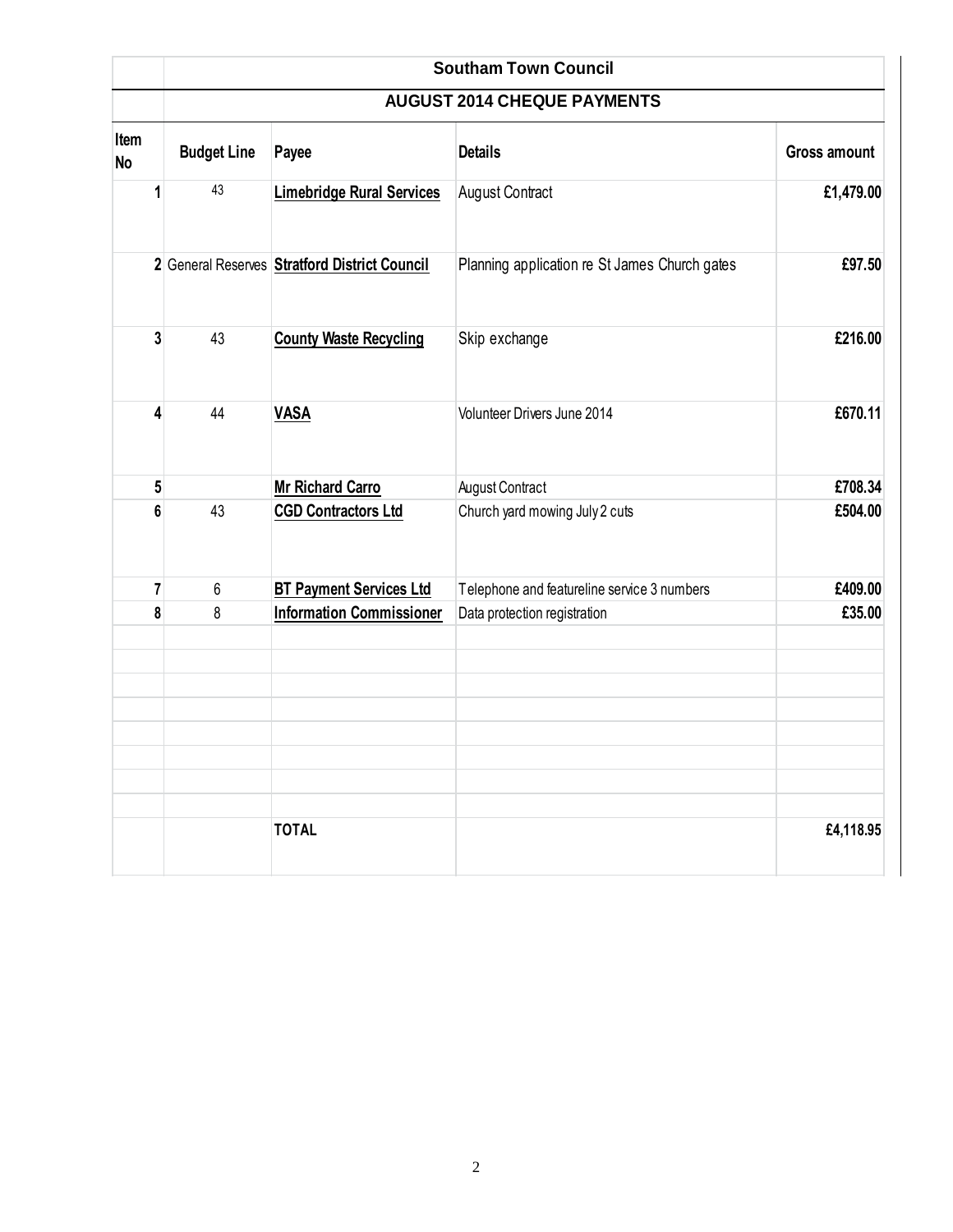| SCHEDULE OF PLANNING APPLICATIONS B<br>SOUTHAM TOWN COUNCIL - AUGUST RECESS 2014 Issue 2 |                                              |                                                                                                          |                                                                                                                                                                                                                         |                     |                                                                                                                                                                                                                                                                                                                                                                                                                                                                                    |  |  |  |
|------------------------------------------------------------------------------------------|----------------------------------------------|----------------------------------------------------------------------------------------------------------|-------------------------------------------------------------------------------------------------------------------------------------------------------------------------------------------------------------------------|---------------------|------------------------------------------------------------------------------------------------------------------------------------------------------------------------------------------------------------------------------------------------------------------------------------------------------------------------------------------------------------------------------------------------------------------------------------------------------------------------------------|--|--|--|
| <b>APPLICATION</b>                                                                       | <b>APPLICANT</b>                             | <b>SITE</b>                                                                                              | <b>PROPOSAL</b>                                                                                                                                                                                                         | <b>OBSERVATION</b>  | <b>Additional Information</b>                                                                                                                                                                                                                                                                                                                                                                                                                                                      |  |  |  |
| NO.                                                                                      | <b>NAME</b>                                  |                                                                                                          |                                                                                                                                                                                                                         | <b>DATE/COMMENT</b> |                                                                                                                                                                                                                                                                                                                                                                                                                                                                                    |  |  |  |
| 14/00574/FUL<br>Amended /<br>Additional<br>details                                       |                                              | The Hovel, Welsh<br>Mr Peter Molloy Road East, Southam                                                   | Construction of two<br>houses and 1 flat with 6<br>parking spaces                                                                                                                                                       |                     | No representations                                                                                                                                                                                                                                                                                                                                                                                                                                                                 |  |  |  |
| 14/02028/FUL                                                                             | Mr Nick Funnell                              | Demolition of<br>dwellinghouse and<br>erection of industrial<br>building (class B1 and<br>B <sub>8</sub> | Green Acres, Coventry<br>Road, Southam CV47<br>1BG                                                                                                                                                                      | 1st Sept 2014       | No representations                                                                                                                                                                                                                                                                                                                                                                                                                                                                 |  |  |  |
| 14/01929/FUL                                                                             | The Executors<br>of TEB Mills<br>Estate      | 2 - 4 Warwick Road,<br>Southam CV47 0HN                                                                  | Change of use of storage<br>building to 1 bedroom<br>dwelling house (Use<br>Class C3) associated<br>parking, landscaping and<br>boudary treatments                                                                      | 1st Sept 2014       | Southam Town Council<br>supports this application as<br>there is a need for 1<br>bedroom accommodation.<br>There seems to be some<br>confusion regarding<br>associated parking which is<br>included in the application<br>but no details are given.                                                                                                                                                                                                                                |  |  |  |
| 14/00503/OUT<br>Amended /<br>additional<br>details                                       | Midland<br>Commercial<br><b>Property Ltd</b> | Proposed residential<br>development of up to<br>47 dwellings                                             | Revised description of<br>development, revised<br>illustrative site layout plan<br>incorporating areas of<br>public open space and<br>incidental open space,<br>block plan and street<br>scenes                         |                     | Southam Town Council<br>objects to this application.<br>The area has not been<br>identified in the draft core<br>strategy as suitable for<br>development. It is isolated<br>from the town and its<br>facilities, lacks suitable<br>public open space and play<br>facilities and 47 dwellings<br>would be over development<br>of the site which has difficult<br>access and lacks adequate<br>parking. If this site must be<br>developed it is more<br>suitable for commercial use. |  |  |  |
| 14/02001/FUL                                                                             | Mr Ian Scott                                 | <b>Flying Fields</b><br>Barn,Welsh Road<br>East, Southam CV47<br>1NE                                     | Change of use of barn<br>and yard area for storage<br>and maintenance of<br>agricultural and gritting<br>equipment in accordance<br>with submitted<br>management plan                                                   | 5th Sept 2014       | No representations                                                                                                                                                                                                                                                                                                                                                                                                                                                                 |  |  |  |
| 14/02134/FUL                                                                             | Mr Michael<br>Looby                          | 16 Pound Way,<br>Southam, CV47 1GT                                                                       | Construction of a side two<br>storey extension to<br>dwelling house<br>incorporating a new<br>kitchen with bedroom and<br>ensuite bathroom above                                                                        | 8th Sept 2014       | No representations                                                                                                                                                                                                                                                                                                                                                                                                                                                                 |  |  |  |
| 14/02135/FUL                                                                             | Mr A Borton                                  | 52 Banbury Road,<br>Southam CV47 1HJ<br>Skipwaste Ltd, Bourne                                            | Demolition of a<br>prefabricated concrete<br>garage and construction<br>of a two storey side<br>extension incorporating a<br>replacement garage with<br>bedrooms above and a<br>rear single storey kitchen<br>extension | 8th Sept 2014       | No representations                                                                                                                                                                                                                                                                                                                                                                                                                                                                 |  |  |  |
| 14/02013/FUL                                                                             | Mr M<br>Commander                            | End, Kineton Road<br>Indusrial Estate,<br>Southam CV47 0NA                                               | Proposed change of use<br>to general industrial use<br>(Class B)                                                                                                                                                        | 9th Sept 2014       | No representations                                                                                                                                                                                                                                                                                                                                                                                                                                                                 |  |  |  |
|                                                                                          | Mrs Claire                                   | 6 St James Crescent,                                                                                     | Erection of 16' x 20'<br>garage of wooden                                                                                                                                                                               |                     |                                                                                                                                                                                                                                                                                                                                                                                                                                                                                    |  |  |  |
| 14/02245/FUL                                                                             | Thornicroft                                  | Southam CV47 0LX                                                                                         | constroction                                                                                                                                                                                                            | 9th Sept 2014       | No representations                                                                                                                                                                                                                                                                                                                                                                                                                                                                 |  |  |  |